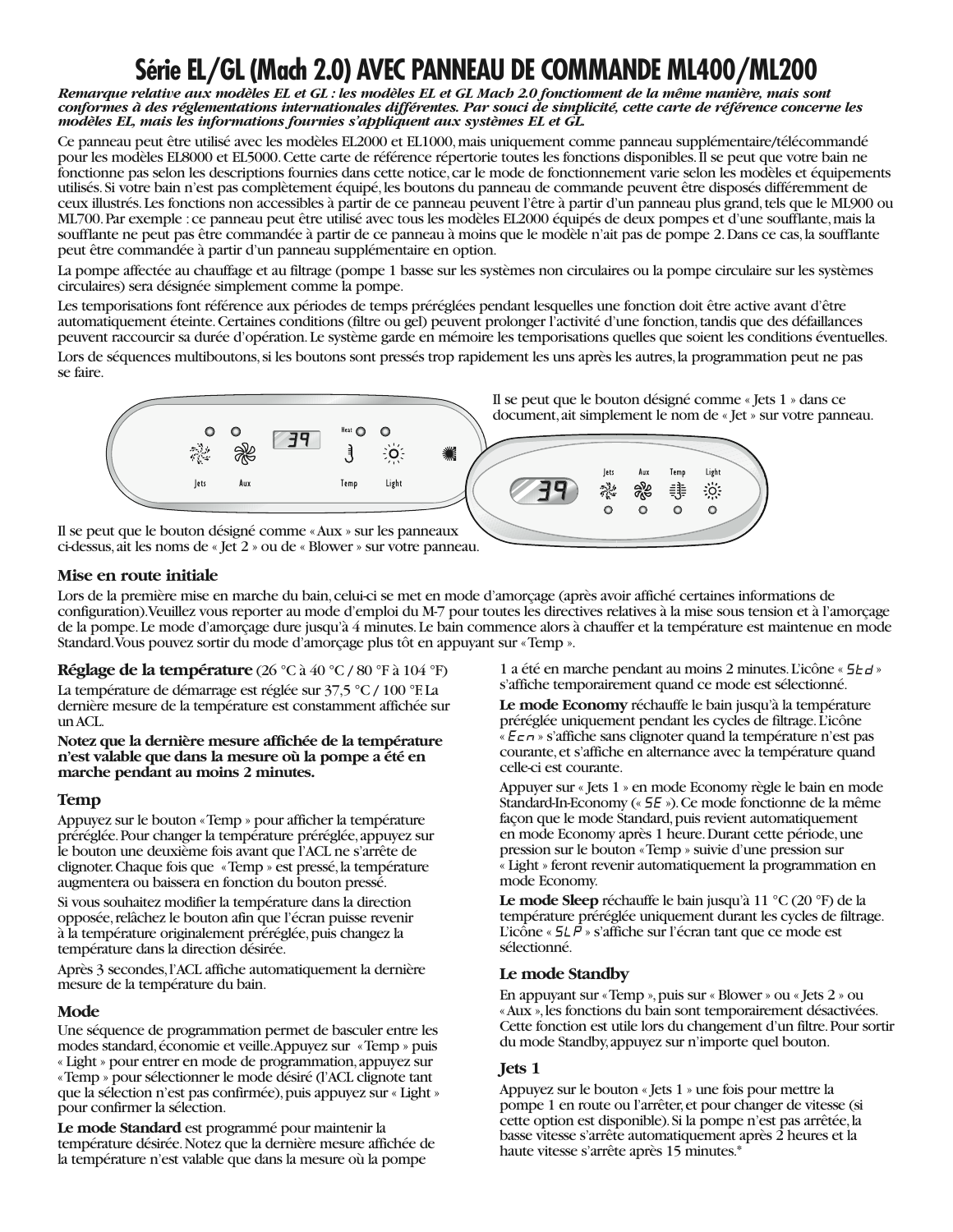Sur les systèmes non circulaires, la pompe 1 fonctionne en basse vitesse quand la soufflante ou toute autre pompe est en marche. La pompe peut aussi se mettre à fonctionner en basse vitesse pendant au moins 2 minutes toutes les 30 minutes pour détecter la température du bain (scrutation) et ensuite chauffer à la température réglée au besoin, en fonction du mode. Lorsque la basse vitesse se met en marche automatiquement, elle ne peut pas être désactivée à partir du panneau ; toutefois, la haute vitesse peut être activée.

#### **Jets 2** (optionnel sur les modèles EL5000, EL2000 et EL1000)

Si votre modèle est muni d'une seconde pompe, mais votre panneau n'a pas de bouton « Jets 2 », utilisez le bouton « Aux » pour contrôler la pompe 2.

Appuyez sur le bouton « Jets 2 » une fois pour mettre la pompe 2 en route ou l'arrêter, et pour changer de vitesse si la pompe est à deux vitesses. Si la pompe n'est pas arrêtée, elle s'arrête automatiquement après 15 minutes.\*

#### Soufflante

Si votre modèle comporte une soufflante (et 1 pompe uniquement), mais votre panneau n'a pas de bouton « Blower », utilisez le bouton «Aux » pour contrôler la soufflante. Fonctionnement 1 vitesse : marche/ arrêt; Fonctionnement 2 vitesses : moyenne/haute/ arrêt ; ou

Fonctionnement 3 vitesses : basse/moyenne/haute/ arrêt.

Si la soufflante n'est pas arrêtée, elle s'arrête automatiquement après 15 minutes.\*

### **Éclairage**

Certains modèles sont équipés d'un éclairage pour le bain et d'un éclairage à fibres optiques ; toutefois, uniquement un de ces éclairages peut être commandé à partir de ce panneau. (Vous pouvez acheter de plus grands panneaux afin d'utiliser l'éclairage du bain et l'éclairage à fibres optiques.) Selon la façon dont votre bain est configuré et équipé, le bouton « Light » fonctionnera d'une des trois manières suivantes:

1) Appuyez sur le bouton « Light » pour allumer et éteindre la lumière du bain, et pour changer l'intensité si celle-ci est réglable

2) Si l'icône d'éclairage à fibres optiques avec roue existe, appuyez sur l'icône de la lumière une fois pour allumer la lumière et mettre la roue en marche, appuyez à nouveau pour arrêter la roue, et encore une fois pour éteindre la lumière.

3) Si le modèle a l'icône d'éclairage à fibres optiques sans possibilité d'arrêt de la roue, appuyez sur le bouton « Light » pour allumer et éteindre la lumière.

L'éclairage du bain et l'éclairage à fibres optiques peuvent être utilisés simultanément sur les modèles EL8000 et EL5000 avec un panneau différent.

Si une lumière est allumée, elle s'éteindra automatiquement après 4 heures.

#### **Pompe circulaire** (optionnel)

Si votre modèle est équipé d'une pompe circulaire, celle-ci peut être configurée pour fonctionner d'une des trois façons suivantes :

1) La pompe circulaire fonctionne sans interruption (24 heures) à l'exception d'une interruption de 30 minutes lorsque la température du bain atteint 1,5 °C (3 °F) au-dessus de la température réglée (peut être le cas dans des climats très chauds).

2) La pompe fonctionne sans interruption, quelle que soit la température.

3) La pompe circulaire se met en marche quand le système vérifie la température (scrutation), durant les cycles de filtrage, par temps de gel ou quand une autre pompe fonctionne.

## Cycles de filtrage préréglés

Remarque : Ce panneau ne peut pas être utilisé pour programmer des cycles de filtrage pour les modèles EL8000 et EL5000 ou pour les modèles EL2000 et EL1000 qui sont programmés en fonction de l'heure et non de la durée. Pour ces modèles, vous aurez besoin d'un plus grand panneau, et les descriptions suivantes n'ont donc pas lieu.

La pompe et le générateur d'ozone fonctionnent pendant le cycle de filtrage. Au début de tout cycle de filtrage, la soufflante fonctionne à sa vitesse maximum pendant 30 secondes pour nettoyer les conduites d'air. La pompe 2 fonctionnera à sa vitesse minimale pendant 5 minutes.

Le premier cycle de filtrage (jour) commence 6 minutes après que le bain a été mis en marche. Le deuxième cycle de filtrage (nuit) commence 12 heures après. La durée de filtrage peut être programmée de 1 à 12 heures (F1-F12). La durée de filtrage par défaut est de 2 heures. Pour programmer, appuyez sur «Temp », puis sur « Jets 1 ». Appuyez sur « Temp »pour sélectionner la durée de filtrage. Appuyez sur « Jets 1 » pour sélectionner le nombre de cycles de filtrage. L'écran affiche « d n » (les cycles de jour et les cycles de nuit), «  $d$  » (cycle de jour uniquement) ; ou «  $\sigma$  » (cycles de nuit uniquement). Appuyez sur «Temp » pour faire le réglage, puis appuyez sur « Jets 1 » pour sortir du mode de programmation. Pour un filtrage continu, utilisez F12 et « dn ».

#### **Cycle de nettovage** (optionnel)

Ouand la pompe ou la soufflante est activée par la pression d'un bouton, un cycle de nettoyage commence 30 minutes après que la pompe ou soufflante a démarré ou s'est arrêtée. La pompe et le générateur d'ozone<sup>\*\*</sup> fonctionneront pendant une heure.

#### \*\*Ozone (optionnel)

Sur la plupart des modèles, le générateur d'ozone (s'il est installé) fonctionne pendant les cycles de filtrage (sauf quand la pompe 1 fonctionne à haute vitesse sur un système non circulaire) et pendant les cycles de nettoyage.

Sur certains modèles, le générateur d'ozone fonctionne chaque fois que la pompe fonctionne.

Si votre modèle est équipé de la suppression d'ozone optionnelle, le générateur d'ozone s'arrêtera pendant une heure chaque fois qu'un bouton de fonction (Jets 1, Jets 2, Blower, etc.) est pressé.

#### Protection contre le gel

Si les capteurs de température détectent une chute de température jusqu'à 6,7 °C (44 °F) au sein du dispositif de chauffage, la pompe se met en marche automatiquement pour protéger le système contre le gel. L'équipement reste en marche pendant encore 4 minutes après que les capteurs ont détecté que la température du bain s'est élevée à 7,2 °C (45 °F) ou plus. Dans les régions froides, un capteur peut être ajouté en option servant de protection supplémentaire contre le risque de gel qui pourrait ne pas être détecté par les capteurs standard. La protection du capteur auxiliaire contre le gel fonctionne de façon similaire à l'exception des seuils de température déterminés par l'interrupteur et sans le délai de 4 minutes suivant l'arrêt. Veuillez consulter votre revendeur pour plus de détails.

#### Verrouillage du panneau

Ci ce panneau est utilisé comme panneau supplémentaire ou télécommandé, il se verrouillera quand le panneau principal est verrouillé. Pour déverrouiller ce panneau, le panneau principal doit être déverrouillé.

De même, la température préréglée peut être verrouillée ou déverrouillée à partir du panneau principal. Quand la température est verrouillée, elle ne peut pas être changée à partir des panneaux, quels qu'ils soient.

\* Sur certains modEles, les arrits de 15 minutes peuvent Itre changEs en arrits de 30 minutes, et les arrits de 2 heures peuvent Itre changEs en arrits de 4 heures.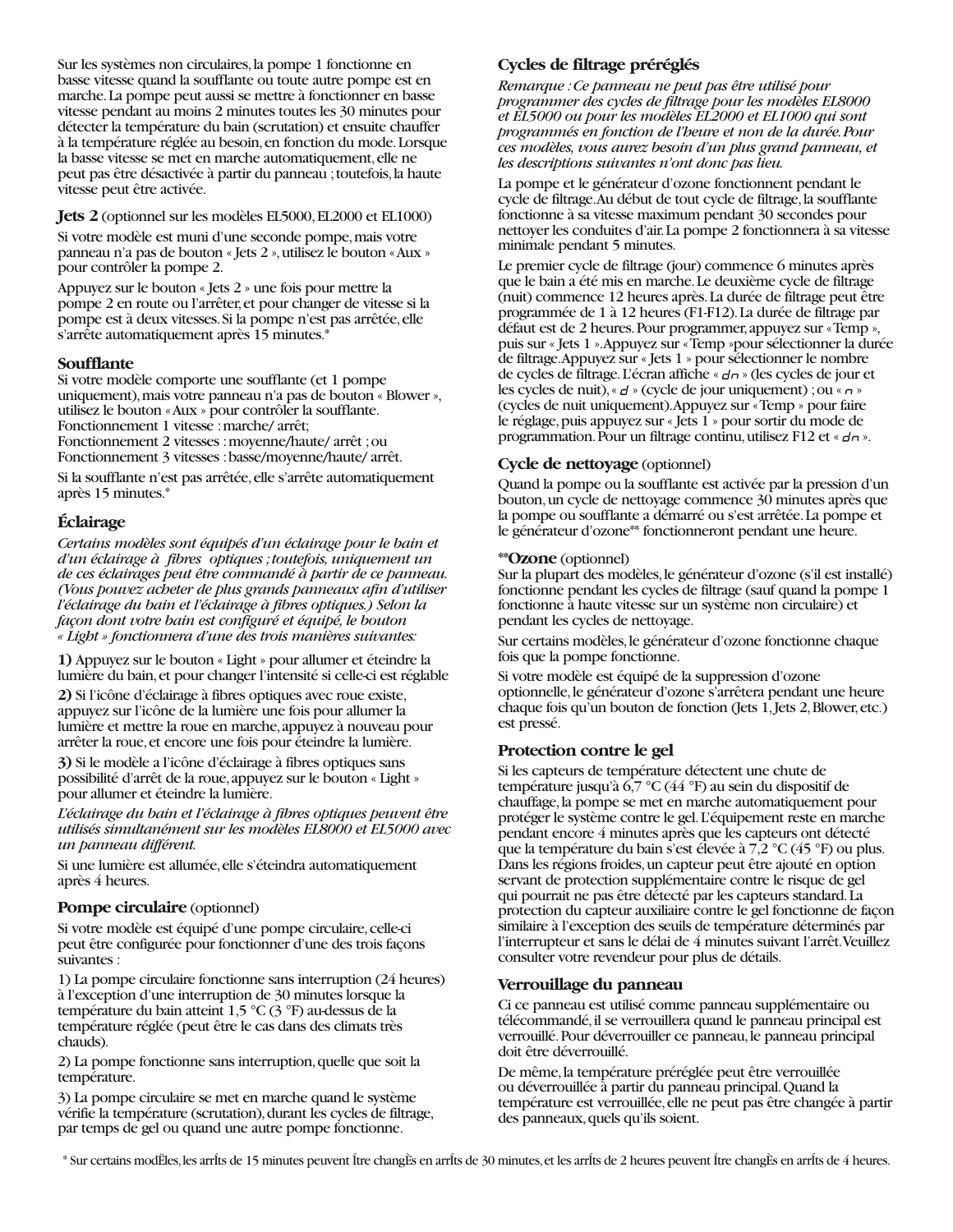# Messages de diagnostics

#### **Message Description**

Pas de message sur l'écran. L'alimentation du bain a été coupée.

- « Overheat » (surchauffe) : le bain s'est arrêté. Sur ПНН certains modèles, une alarme peut se déclencher. L'un des capteurs a détecté une température de 47,8 °C (118 °C) au niveau du dispositif de chauffage.
- « Overheat » (surchauffe) : le bain s'est arrêté. Un des ПН5 capteurs a détecté que la température de l'eau est 43,3 °C (110 °F).
- $H F$ « Ice » (glace) : un risque de gel est détecté.
- Le bain est arrêté. Le capteur branché dans la prise du Sofi capteur «A » ne fonctionne pas.
- Le bain est arrêté. Le capteur branché dans la prise du 5ob. capteur « B » ne fonctionne pas.
- Les capteurs sont déséquilibrés. En cas d'alternance Sn5. avec la température, il ne s'agit peut-être que d'un état temporaire. S'il clignote par lui-même, le bain est arrêté.
- **HFL** Une différence substantielle de température a été détectée entre les capteurs de température. Ceci pourrait indiquer un problème de débit.
- Problèmes de faible débit persistant. (S'affiche lors de LF la cinquième apparition du message « HFL » au cours d'une période de 24 heures.) Le dispositif de chauffage est arrêté mais toutes les autres fonctions du bain continuent à fonctionner normalement.
- Quantité d'eau insuffisante détectée dans le dispositif de dr chauffage.
- Quantité d'eau insuffisante détectée dans le dispositif de dr Y chauffage. (S'affiche lors de la troisième apparition du message «  $d\tau$  ».) Le bain est arrêté.
- Quand vous mettez votre bain en marche pour la  $P_{\mathcal{F}}$ première fois, celui-ci se met en mode d'amorçage.
- Température inconnue.
- Le bain fonctionne en mode standard. 5Ed
- $E$ cn Le bain fonctionne en mode écomomique.
- 5E Le bain fonctionne en mode standard en économique.

#### **Action requise**

Le panneau de commande est désactivé jusqu'à ce que la tension soit rétablie. L'indication horaire sera conservée pendant 30 jours avec une batterie de secours sur les modèles EL8000 et EL5000. Les modèles EL2000 et EL1000 réinitialisent l'heure à chaque remise sous tension. Les réglages sont conservés sur tous les modèles.

NE PAS ENTRER DANS L'EAU. Retirez la bâche du bain et laissez l'eau refroidir. Une fois que le dispositif de chauffage s'est refroidi, réinitialisez en appuyant sur un bouton quelconque. Si le bain ne se réinitialise pas, coupez le courant et contactez votre revendeur ou réparateur.

NE PAS ENTRER DANS L'EAU. Retirez la bâche du bain et laissez l'eau refroidir. À 41,7 °C (107 °F) le bain se réinitialise automatiquement. Si le bain ne se réinitialise pas, coupez le courant et contactez votre revendeur ou réparateur.

Aucune action requise. La pompe et la soufflante se mettent en marche automatiquement quel que soit l'état du bain.

Si le problème persiste, contactez votre revendeur ou réparateur. (Peut apparaître temporairement en cas de surchauffe et disparaître lorsque le dispositif de chauffage se refroidit.)

Si le problème persiste, contactez votre revendeur ou réparateur. (Peut apparaître temporairement en cas de surchauffe et disparaître lorsque le dispositif de chauffage se refroidit.)

Si le problème persiste, contactez votre revendeur ou réparateur.

Vérifiez le niveau d'eau dans le bain. Remplissez si nécessaire. Si le niveau d'eau est correct, vérifiez que les pompes ont été amorcées. Si le problème persiste, contactez votre revendeur ou réparateur.

Suivez l'action requise pour le message « HFL ». La capacité de chauffage du bain ne se réinitialisera pas automatiquement. Appuyez sur n'importe quel bouton pour réinitialiser.

Vérifiez le niveau d'eau dans le bain. Remplissez si nécessaire. Si le niveau d'eau est correct, vérifiez que les pompes ont été amorcées. Appuyez sur n'importe quel bouton pour réinitialiser.

Suivez l'action requise pour le message «  $d\tau$  ». Le bain ne se réinitialise pas automatiquement ; appuyez sur n'importe quel bouton pour réinitialiser.

Reportez-vous au mode d'emploi du M-7 pour les directives sur la mise en route et l'amorçage. L'amorçage prendra jusqu'à 4 minutes. Le bain se met alors à chauffer et la température de l'eau sera maintenue en mode Standard.

Ce message apparaît pendant les premières minutes de la mise sous tension du bain.

L'affichage de la température est courant après que la pompe a fonctionné pendant au moins 2 minutes. Appuyez sur «Temp » puis « Light » pour changer de mode.

L'icône «  $E \in \sigma$  » s'affiche sans clignoter quand la température n'est pas courante, et s'affiche en alernance avec la température quand celle-ci est courante. Appuyez sur «Temp » puis sur « Light » pour changer de mode.

Fonctionne de la même façon que le mode Standard, puis revient automatiquement en mode Economy après 1 heure. Appuyez sur «Temp » puis sur « Light » pour revenir directement en mode Economy.